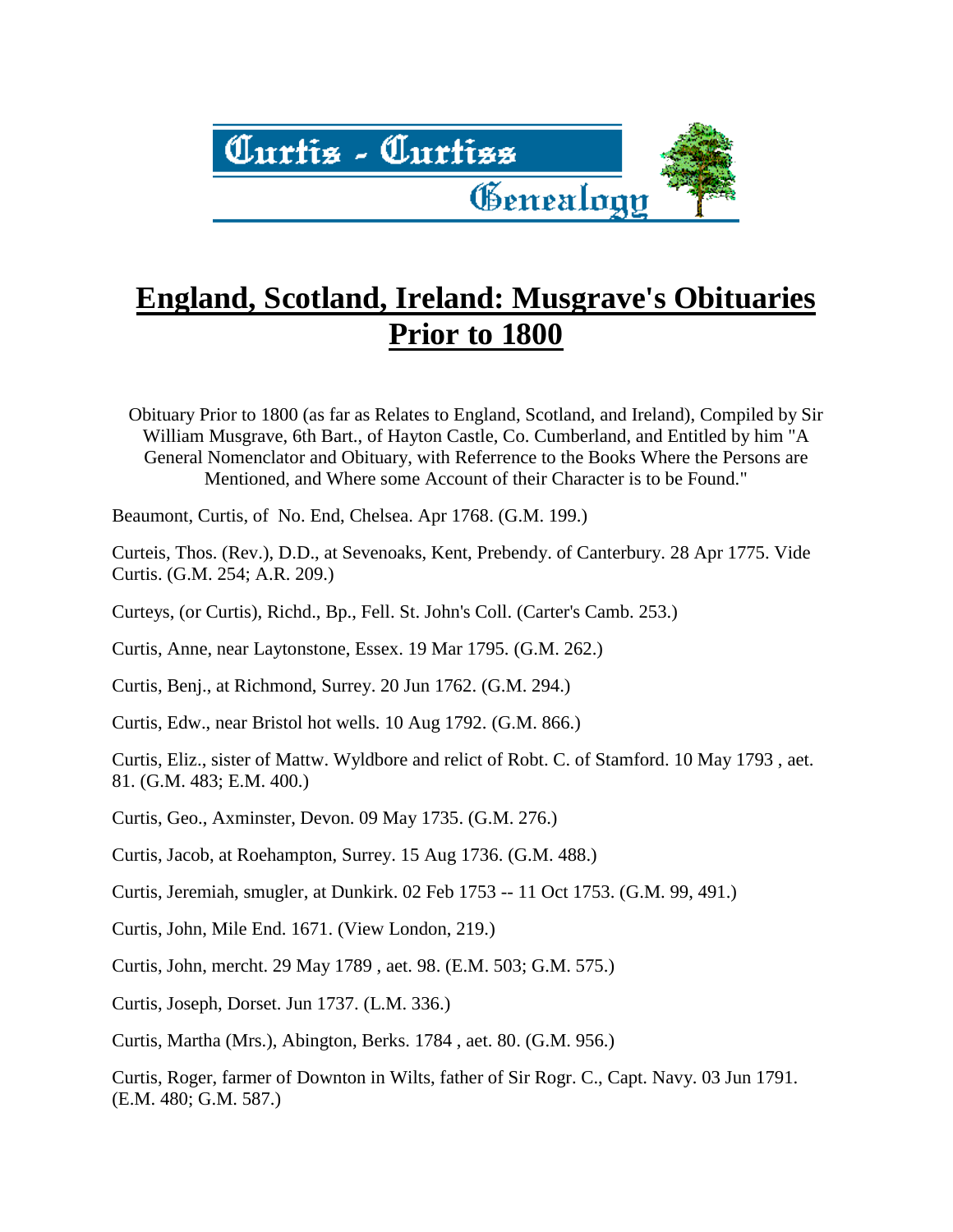- Curtis, Roger (Sir), Knt., Naval Commandr. (Mem.; E.M. 2, 403; L.M. 52, 3.)
- Curtis, Sarah, paintress, afterwards wife of Dr. Hoadly, Bp. Winchester. 1700. See Hoadley.
- Curtis, Tho. (Sir), Mayor Lond. 1557. (View London, 210.)
- Curtis, Tho. (Rev.), Bandon, Suffolk. 13 Dec 1669 , aet. 63. (Neve's Mon. 83.)
- Curtis, Tho., in Hants. 12 Apr 1736. (H.R.C. 31; G.M. 232.)
- Curtis, Tho. (Rev.), pastor Linton, Camb. 16 Feb 1783. (G.M. 271.)
- Curtis, Wm. (Capt.), Shadwell. 1669. (View London, 480.)
- Curtis, Wm., Ireland. 27 Feb 1739. (G.M. 161.)
- Curtis, (Mrs.). 07 Nov 1735. (G.M. 681.)
- Curtis, (Mrs.), neice of Sir Jas. Markolm, wife of Cross C., at Dorrington. 22 Sep 1781. (G.M. 443, 444.)
- Curtis, (Mrs.), wife of Rev. C., at Solihull. 08 Jan 1795. (G.M. 168.)
- Curtis, (Mrs.), wife of Capt. C. Feb 1795. (G.M. 259.)
- Curtis, (Rev.), Duffery, Glamorgansh. Apr 1737. (L.M. 221.)
- Curtis, -, of Clement's Inn. 19 Mar 1744. (G.M. 169.)
- Curtis, -, senr., Newgate St. 19 Aug 1754 , aet. 102. (L.M. 380.)
- Curtis, (Rev.), A.-Deacon of Ferus, Ireland. 01 Feb 1758. (G.M. 94.)
- Curtis, -, brewer, Wapping. 29 Dec 1786. (G.M. 1148.)
- Curtis, -, youngest son of Alderman C. Feb 1794 , aet. 5. (G.M. 278.)
- Curtius, (i.e., Curtis), William (Sir), Bt. and F.R.S. 1667. (MSS.)
- Curtois, John, Academic. Oxoniens. 1673. (Wood's Fasti.)
- Cerdues, Ferdinondo, convict in Angl. 1626. (Acta Regia, 708.)
- Curteis, Eleanor, relict of Wm. C., insurce. broker. 20 Nov 1790. (G.M. 1058.)
- Curteis, John, fishmonger, Newgate Market. 04 Jul 1780 , aet. 86. (G.M. 347.)
- Curteis, Wm., medic., Wrotham, Kent. Jun 1738. (P.S. 56, 91.)
- Curteis, (Mrs.), relict of Edwd. C. of Tenterden. Mar 1791 , aet. 78. (G.M. 281.)
- Curteis, (Rev.), Wrotham, Kent. Feb 1747. (L.M. 101.)
- Curteis, -, Shorter's Court, Basinghall St. 12 Feb 1790. (E.M. 160; G.M. 186.)
- Curtois, Grove (Rev.), of Boningworth in Lincolnsh. 27 Dec 1790. (G.M. 1215.)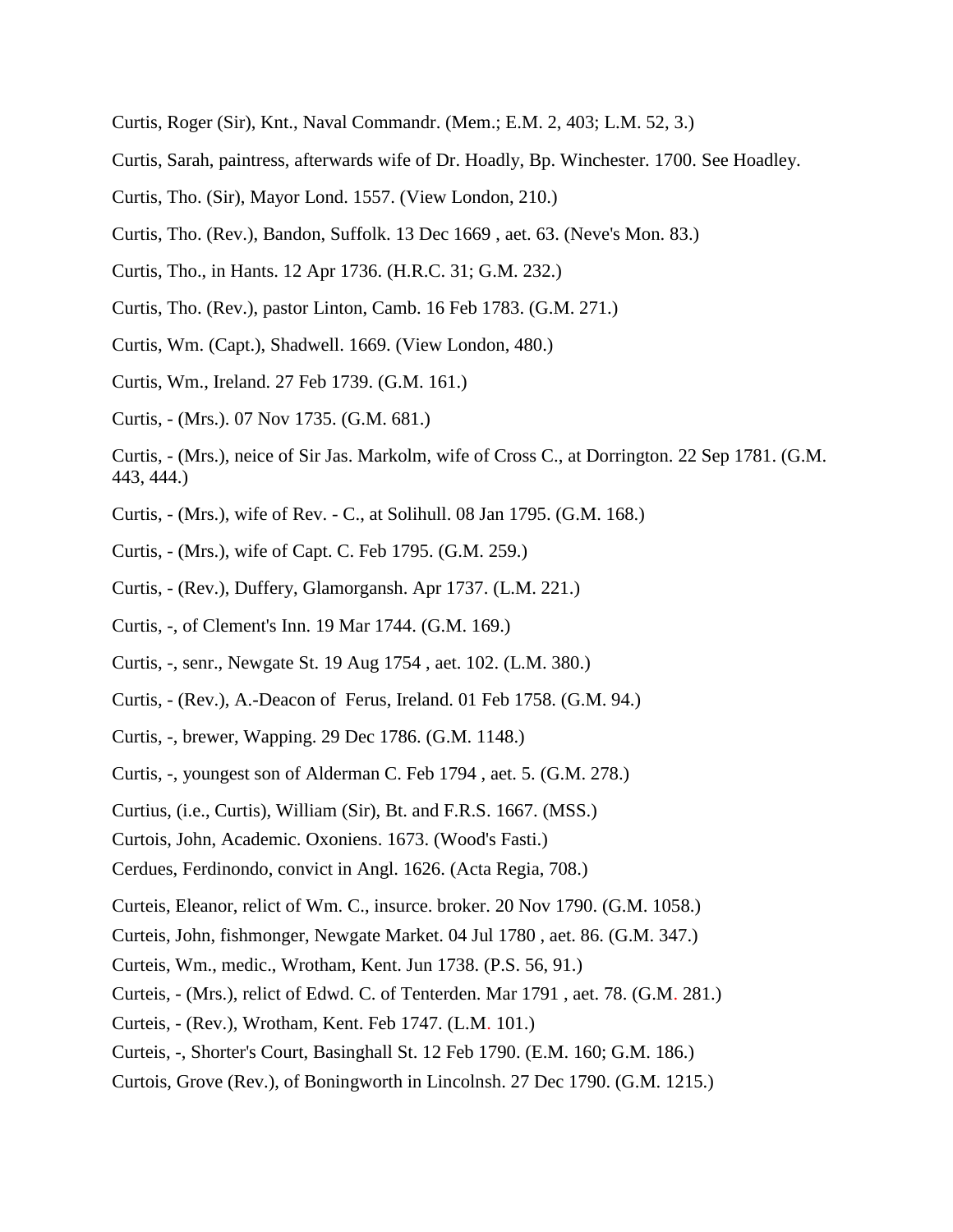- Coortess, Ric., Bp. Chichest. 1585. (Wood's Athen. Ox. 716.)
- Corrudes, -, painter, Scotland. (Anecd.; E.M. 5, 422.)
- Corts, Ja., of the Temple. 11 Jan 1769. (G.M. 55.)
- Cortt, Tho. 1537-8. Vide Corts. (Wood's Athen. Ox. 229.)
- Curteys, Joan, Hackney. 1399. (Weever's Mon. 537.)
- Curteys, John, fishmonger, Lond. 24 Sep 1465. (Weever's Mon. 594.)
- Curteys, Rich., Bp. Chichester 1570. Aug 1582. (Carter's Camb. 251, 252; Neve's Fasti, 58.)
- Curtius, Lancinus, poet. 1521. (Phillips, 121.)
- Curtius, Matt., medic., Paris. 1544. (Tabl. Chron. 612.)
- Curtius, Peter, poet. Clar. 1526. (Phillips, 149.)
- Curtius, Sebast., geom. (Zimmerm. Icon.)
- Curtius, Wm. E. B. 1652.
- Curtoys, Joseph, Consul at Barcelona. 04 Dec 1777. (L.M. 666.)

#### **England: - Marriage Licences Issued by the Faculty Office, 1632-1714**

- 17 Oct 1632 Browne, John & Curtis, Cath.
- 02 Apr 1633 Curtis, Launcelot & Roads, Mary
- 07 Oct 1650 Curtis, Wm. & Swinglehurge [Swinglehurst], Elizabeth
- 20 Sep 1665 Skegg, Edward & Curtis, Mary
- 20 Dec 1667 Curtis, Thomas &Jones, Mary
- 15 Jun 1674 Williams, Roger & Curtis, Mary
- 17 Aug 1678 Curtis, John & Delanney, Hannah
- 21 Sep 1678 Curtis, Richard & Holton, Dorothy
- 19 Dec 1678 Curtis, Richard & Parrick, Eliz.
- 13 Sep 1679 Curtis, Joshua & Wright, Sarah
- 26 Feb 1679-80 Peyton, William & Curtis, Martha
- 08 Jun 1681 Curtis, John & Ives, Elizabeth
- 26 Sep 1682 Curtis, John & Grant, Mary
- 31 Oct 1682 Best, Nicholas & Curtis, Mary
- 10 Apr 1683 Collingwood, Edwd. & Curtis, Christian
- 23 Nov 1686 Curtis [Curteis], John [Jun.] & Drayton, Katherine
- 28 Mar 1687 Curtis, John & Beauchamp, Eliz.
- 17 Jun 1687 Curtis, Valentine & Pope, Adria
- 02 Aug 1687 Pratt, John & Curtis, Elizabeth
- 26 Dec 1687 Curtis, John & Pick, Elizabeth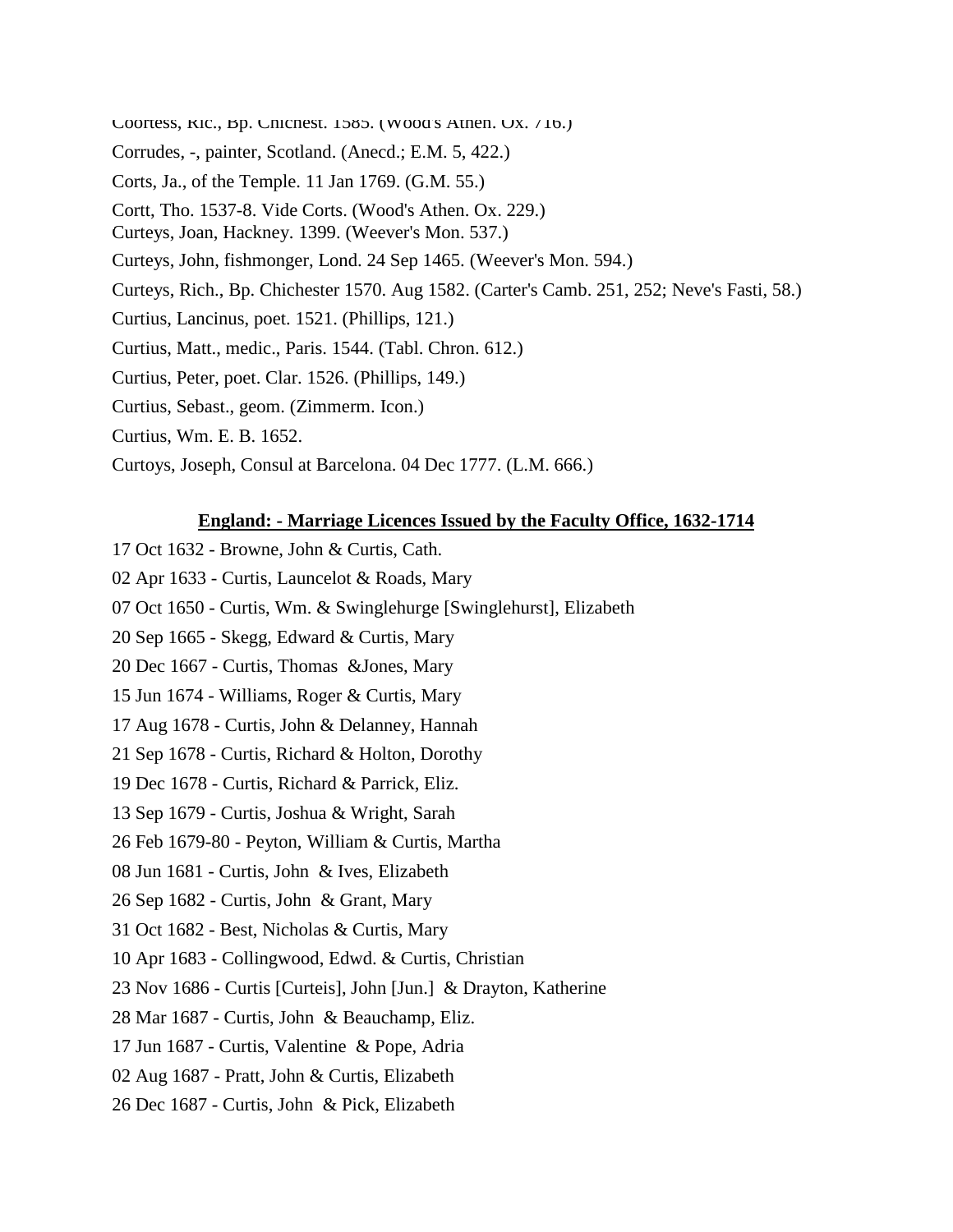- 05 Oct 1691 Curtis, Robert & Duncombe, Jane
- 24 Apr 1693 Curtis, George & Harwood, Anne
- 11 May 1693 Newton, William & Curtis, Rebecca
- 02 Jan 1694-5 Phime, James & Curtis, Margaret
- 25 Jul 1696 Curtis, Charles & Gibson, Elizabeth
- 03 Apr 1697 Curtis, George & Lyne, Frances
- 14 Aug 1697 Vivian, John & Curtis, Emme
- 13 Sep 1697 Curtis, Wessall & Jones, Elizabeth
- 02 Mar 1697-8 Curtis, William & Bennett, Anne
- 24 Dec 1698 Fuller, Edward & Curtis, Mary
- 15 Feb 1698-9 Curtis, Robt., wid. & Helder, Martha, wid.
- 18 Sep 1699 Curtis, Robert & Gibson, Rebecca
- 20 Jun 1700 Basse, Jeremiah, wid. & Curtis, Elizabeth
- 16 Jul 1700 Cook, Henry & Curtis, Elizabeth
- 08 Dec 1700 Walter, John & Curtis, Mary
- 09 Aug 1701 Dutting, John, wid. & Curtis, Ann, wid.
- 13 Apr 1703 Curtis, Thomas & Cleer, Elizabeth
- 12 Feb 1703-4 Curtis, John & French, Elizabeth
- 16 Aug 1704 Cooper, Isaac & Curtis, Mary
- 09 Oct 1705 Crow, Robert & Curtis, Anne
- 04 Jun 1706 Querne, Joseph & Curtis, Elizabeth
- 06 Aug 1706 Curtis, Robert & Webb, Mary
- 12 May 1707 Curtis, Samuel & Curtis, Anne
- 17 Feb 1707-8 Curtis, William & Price, Mary
- 25 Oct 1708 Clark, Lawrence & Curtis, Elizabeth
- 05 Oct 1709 Curtis, Richard & Binns, Sophia
- 05 Sep 1710 Hopton, Foster & Curtis, Elizabeth
- 29 Mar 1711 Moor, Richard & Curtis, Lucy
- 26 May 1711 Curtis, Anthony & West, Dorothy
- 09 Jul 1712 Curtis, Richard & Harman, Hester
- 14 Jul 1713 Bett, Thomas & Curtis, Catherine
- 03 Aug 1713 Goddard, John & Curtis, Mary
- 19 Oct 1713 Manning, William & Curtis, Elizabeth
- 11 Mar 1713-14 Jennings, Joseph & Curtis, Mary
- 04 Jun 1662 Curteis, William & Brett, Sarah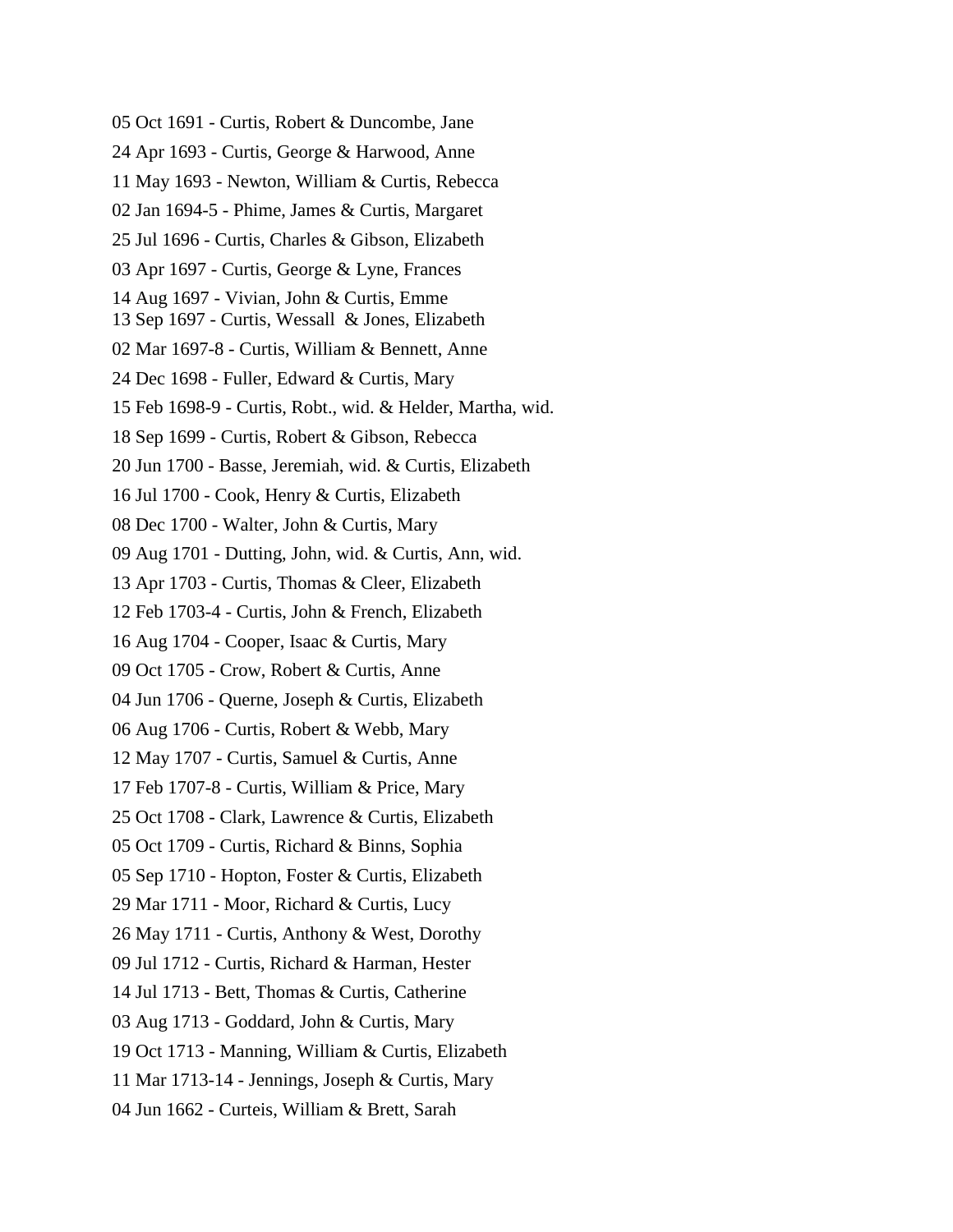- 20 Apr 1663 Curteis, Francis & Shipper, Anne
- 28 Mar 1701 Holland, James & Curtise, Hannah
- 04 Feb 1708-9 Courtois, Nicholas & Alport, Martha

#### **Marriage Licences Issued by the Archbishop of Canterbury, 1660 to 1694**

- 23 Dec 1661 Robert Curtis, of St Margaret Moses, London, Grocer, Bachr, abt 24, & Frances Smyth, Spr, abt 17, with consent of her father Robt Smyth, of the afsd par., Grocer; at St Alphage, Lond., St Giles, Cripplegate, Middx.
- 16 Oct 1662 Roger Deacon, of St Giles, Cripplegate, Bachr, aged 27, & Margaret Curtis, of the same, Spr, abt 22, with consent of friends; alleged by Thos Davis, of Trinity, Minories, Midd., Weaver; at Trinity, Minories, afsd.
- 06 May 1663 Robert Thornbury, of Stepney, Midd., Mariner, Bachr, abt 36, & Susanna Curtis, of the same, Spr, abt 22, with consent of parents; alleged by Thos Davis, of Trinity, Minories, Midd.; at St Trinity afsd.
- 28 Oct 1663 Richard Courten, of Allhallows in the Wall, Lond., Woodmonger, Bachr, abt 26, & Ellen Curtis, of St Botolph, Aldgate, Lond., Wid., abt 27; alleged by Wm Jude, of St Mary, Whitechapel, Victualler; at Trinity, Minories, Middx.
- 01 Mar 1665-6, Langley Curtiss, of St Bride's, London, Stationer, Bachr, abt 24, & Jane Evans, of St Barthw the Less, London, Spr, abt 23, with consent of her mother; at St Mary Somerset or St Bride's, London.
- 08 Apr 1665 John Daniell, of Greenwich, Kent, Mariner, Bachr, 22, & Mrs Judith Curtis, Spr. abt 20, da. of Joseph Curtis, of Lewisham in sd co., Gent., who consents; at Lewisham or Lee, Kent.
- 13 Jun 1665 John Curtis, of Bishop's Stafford [sic], Herts, Yeoman, Bachr, abt 22, & Mary Bownest, of Barkway in sd co., Spr, abt 20, with consent of her father James Bownest, of the same; at St Peter's, Paul's Wharf, London.
- 13 Sep 1665 Humphrey Edmunds, of Christchurch, Lond., Labourer, Widr, abt 62, & Ruth Curtis, of St Stephen's, Coleman Street, Wid., abt 62; at St Bennet's, Paul's Wharf, Lond. [Not signed nor attested.]
- 06 Nov 1665 James Jacob, of Stepney, Middx., Cit. & Fishmonger, Widr, abt 39, & Anne Curtis, of Whitechapel in sd co., Wid., abt 35; at St James, Duke's Place, St Botolph's, Aldgate, London, or Whitechapel.
- 12 Jan 1665-6 Robert Lea, of Stoke Dabernon, Surry, Blacksmith, Widr, abt 48, & Ellen Curtis, of Thames Ditton, Surry, Wid., abt 50; alleged by Robt Melsham, of Cobham in sd co., Taylor; at East Moulsey or Thames Ditton, Surry, or Hampton, Middlesex.
- 27 Aug 1666 Robert Curtis, of St Martin, Ludgate, Lond., Haberdasher, Widr, abt 31, & Anne Gardner, of St Giles, Cripplegate, Lond., Spr, abt 18, with consent of her mother; at Deptford, Kent.
- 15 Sep 1668 Joshua Sherman, of St Mary, Whitechapel, Midd., Throster, Bachr, abt 26, & Sarah Curtis, of St Giles, Cripplegate, Lond., Spr, abt 19, with consent of her mother; at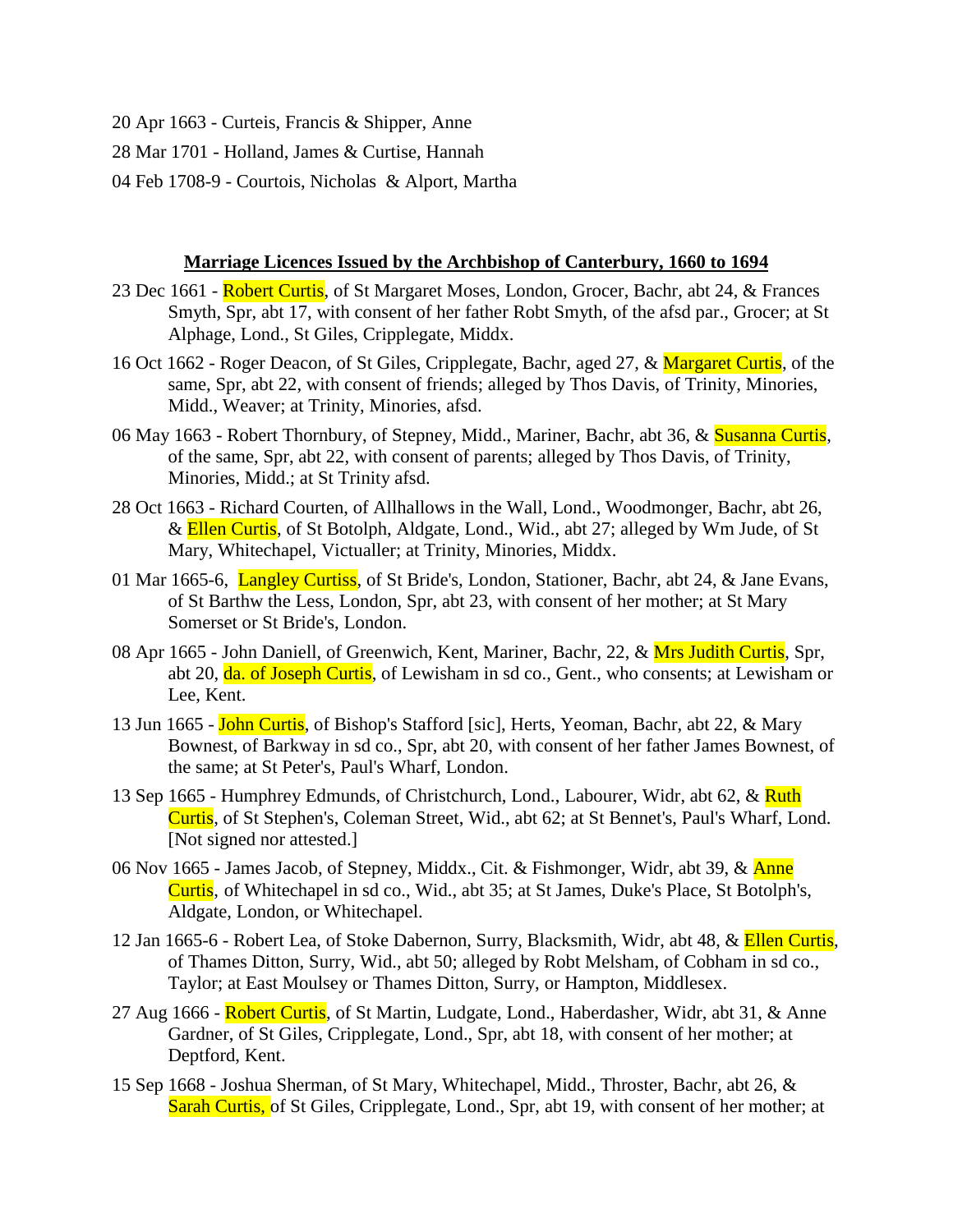Islington, or Whitechapel or St Giles afsd.

- 19 Oct 1678 Wm Smith, of St Olave's, Hart Street, Lond., Plasterer, Bachr, abt 35, & Joice Curtice, of Threadneedle Street, Lond., Spr, abt 30, at own disp.; at St Nicholas Cole Abbey, or St Mary Magdalen, Old FishSt., Lond.
- 27 Jan 1668-9 George Curtis, of [no place named], Bachr, abt 26, & Anne Cooper, of St Paul's, Covent Garden, Midd., Spr, abt 44; at Marybone, Middlesex.
- 29 Sep 1669 John Saunders, of Sindroe in par. of Milkesham, Wilts, Broad Weaver, Bachr, abt 28, & Mary Francklin, of the same, Spr, abt 20, with consent of her guardian Nicholas Curtis, of Sindroe afsd, Yeoman; at Rowde, co. Wilts.
- 04 May 1670 **Anthony Curtis**, of St Bride's, Lond., Cit. & Clothworker, Bachr, abt 30, & Mary Millford, of St Botolph's, B'psgate, Lond., Spr, abt 23, at own disp.; at St Botolph's afsd.
- 25 Apr 1671 John Curtis, of St Stephen's, Coleman Street, Lond., Cit. & Cooper, Bachr, abt 25, & Martha Plater, of St Margaret's, Westmr, Spr, abt 25, at own disp.; at St Margaret's.
- 24 Apr 1673 Thomas Neale, of St Anne & Agnes, Lond., Barber Chirurgeon, Widr, abt 30, & Rachell Curtis, of St Botolph's, Aldersgate, Lond., Spr, abt 20, with consent of her father; at Islington or Marybone, Midd., or Newington, Surry.
- 01 Jul 1674 John Curtis, of St Leonard's, Shoreditch, Middlesex, Clockmaker, Bachr, abt 25, & Christian Glinister, of St Alphage, Lond., Spr, abt 17, with her father's consent; at St Alphage, London.
- 20 Oct 1674 John Curtis, of Rye, co. Sussex, Grocer, Widr, abt 35, & Martha Foster, of Sandhurst, co. Kent, Wid., abt 46; alleged by Joseph Boys, of St Olave's, Southwark, co. Surrey, Girdler; at Par. Ch. of Sandhurst.
- 26 Jan 1675-6 Joseph Bell, of St Paul, Covent Garden, co. Middx., Fringe-maker, Bachr, abt 29, & Susanne Curtis, of Stepney, co. afsd, Wid., abt 24; alleged by Thomas Bell, of St Faith's, London, Parish Clerk; at Parish Church of Stepney, co. afsd.
- 14 Apr 1677 Thomas Cock, of St Martin's in the Fields, co. Middx., Cordwayner, Bachr, abt 22, & Mary Curtis, of Salters' Hall, Lond., Spr, abt 22, with her father's consent; at St Swithin's, London.
- 20 Oct 1677 John Stone, of St Gabriel Fenchurch, Lond., Mercht, Bachr, abt 23, & Mary Fagg, of St Botolph's, Aldersgate, Lond., abt 22; at St Mildred's, Bread St., Lond., or Hackney, co. Middlesex; alleged by **Thomas Curtis**, of St Gabriel afsd, Gent.
- 18 May 1678 John Sadler, of Fulham, co. Middx., Yeoman, Widr, abt 40, & Susanna Curtis, of St Giles, Cripplegate Without, Lond., Spr, abt 28, at own disp.; at Par. Ch. of Fulham or Cripplegate afsd.
- 28 Jun 1681 William Taylor, of St Martin's, Vintry, Lond., Silk Dyer, Widr, abt 28, & Sarah Curtis, of St Mary Abchurch, Lond., Spr, abt 22, with consent of her mother; at St Martin's afsd.
- 26 Feb 1686-7 Edward Chambers, of St Clement's Danes, Midd., Chairman, Widr, abt 45, & Catherine Curtis, of St George's, Southwark, Surrey, Wid., abt 30; at Newington Butts, Surrey.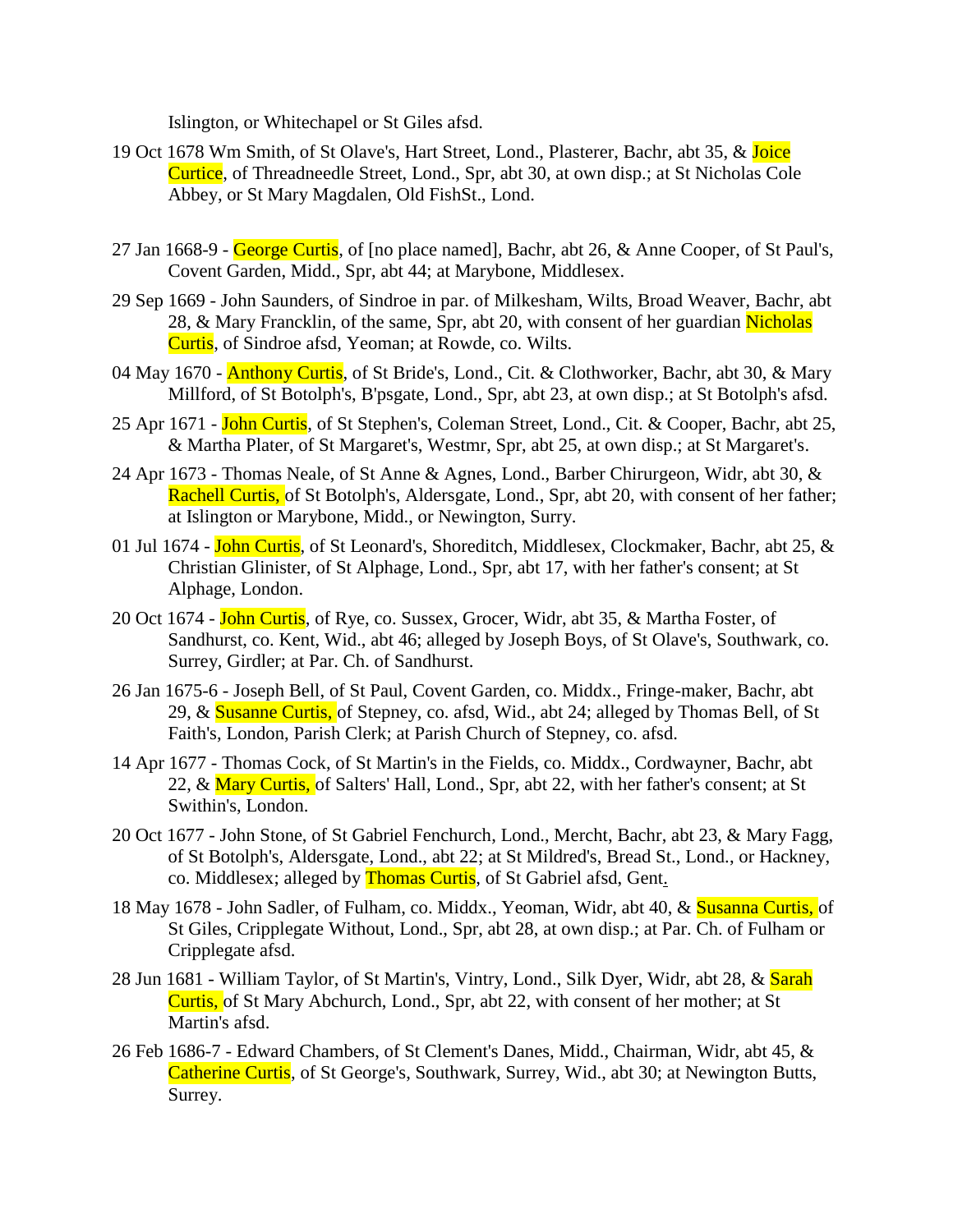- 21 Apr 1687 Daniell Curtis, of St Mary Aldermanbury, Lond., Turner, Bachr, abt 21 (with consent of his father), & Hester Haley, of St Alphage, Lond., Spr, abt 21, with consent of her grandmother; at St James, Clerkenwell, Middlesex.
- 30 Apr 1687 George Curtis, of Wandsworth, Surrey, Fisherman, Bachr, abt 30, & Alice George, of the same, Wid., abt 50; at Wandsworth.
- 16 Nov 1687 Richard Earle, of St Olave's, Southwark, Surrey, Carman, Bachr, abt 20 (with consent of his mother), & Mrs Mary Curtis, of the same, Spr, abt 20, with consent of her father Mr Wm Curtis; at St Magnus the Martyr or St Benedict Grace-Church, London.
- 27 Aug 1689, Benjamin Curtois, of St Catherine Creechurch, London, Writing Master, Bachr, abt 25, & Mrs Elizabeth Davis, of Wansted, Essex, Spr, abt 17, with consent of her father; at St Catherine Creechurch or Wansted.
- 09 Jul 1690 Owen Buckingham, of All Hallows, Bread Street, Lond., Salter, Widr, abt 40, & Mrs Hannah Curtis, of Clapham, Surrey, Wid., abt 34; alleged by John Bockett, of St Christopher's, Lond., Mercht; at St Michaell, Cornhill, or St Nicholas Cole Abby, London.
- 12 Feb 1691-2 Thomas Brouncker, of Portsmouth, co. Southamp., Gent., Widr, abt 40, & Mary Curtis, of the same, Wid., abt 40; at St Mary Le Bow, London.

#### **Index to the Act Books of the Archbishops of Canterbury, 1663-1859**

Curtis, Charles (S. John's Coll. Camb.), 1789 : Dispens. R. St. Martin's, Birmingham, R. Solyhull, Warw.

Curteis, Cyril Thomas (Trin. Coll. Camb.), 1840 : Ordin. Deacon for cur. Sevenoaks, Kent; 16, 57. 1841 : Ordin. Priest;

- Curtis, Edward (Magd. Coll. Oxf.), 1850 : Ordin. Priest as cur. Orpington, Kent
- Curtis, Curteis, Edward Barrett (of Leasam, near Rye, Sussex), 1858 : Joint Patron V. Benenden, Kent, as trustee of will of T. L. Hodges
- Curtis, Elizabeth, 1675 : Corrody (In-sister Croydon Hosp.); 3, 271. 1684-5 : noted as dead;
- Curtis, Francis (Balliol Coll. Oxf.), 1834 : Ordin. Deacon for cur. Cranbrook, Kent; 15, 355. Ordin. Priest; 15, 380.
- Curtis, Curteis, Sir George, 1670 : Patron of R. Otterden als. Ottrinden, Kent; 3, 15.
- Curtis, George, 1701-2 : Patron of R. Otterden, Kent, an outlaw; 5, 16.
- Curtis, Curteis, George (of Maidstone, Kent), 1713 : Petition to Abp.; 6, 121-2.
- Curteis, George Herbert (Exeter Coll. Oxf.), 1849 : Ordin. Priest as cur. Minster in Thanet, Kent;
- Curtis, John (Hart Hall, Oxf.), 1742 : Inst. V. Buckland Bruer w. Buckworthy and East Putford, Devon; 8, 200.
- England Curtis, John, 1787 : Adm. Proctor Arches Ct.; 12, 48. Cf. 13, 425; 14, 51. 1819 : alive.
- Curtis, John Adey, Feb 1798 : Inst. V. Upchurch, Kent; 12, 402. Nov 1798 : ceded it.
- Curtis, Martha, 1765 : Corrody (In-sister Hosp. S. John Bapt. Cant.); 10, 146. (Curteis) 1771 : dead.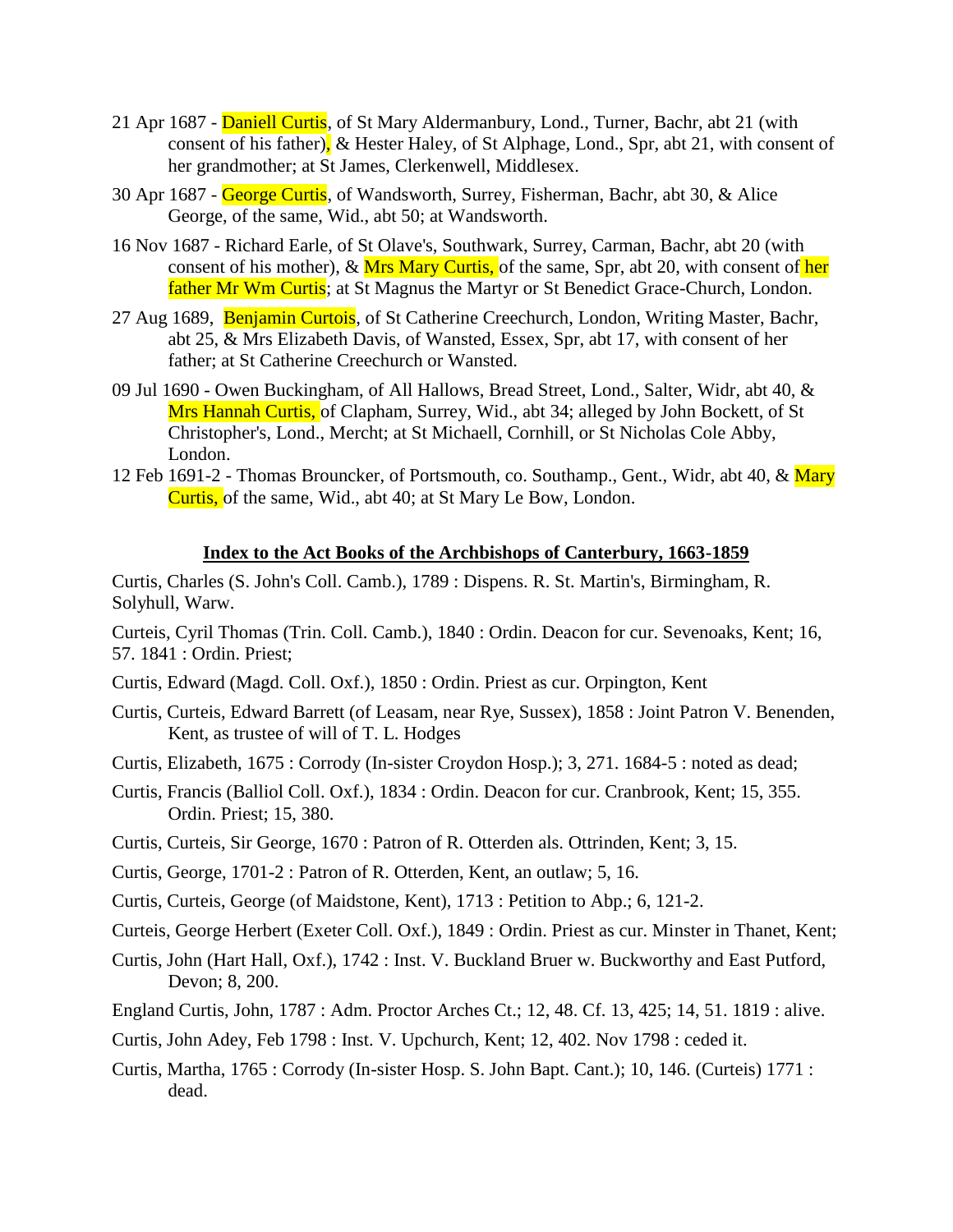- Curteis, Thomas, 1713 : Lett. dimiss. Deacon's orders for cur. Chevening; 6, 132. 1714 : Collat. V. Wroteham, Kent; 6, 161. 1715 : Lic. preacher in Deanery of Shoreham, Kent; 6, 182. (V. Wroteham) Collat. R. Wroteham, Kent; 6, 183. 1716 : Lic. to add to Parsonage House, Wroteham; 6, 215. 1716 : Inst. R. sinecure Sevenoke, Kent; 6, 225. 1718 : Commiss. to enquire as to exchange of lands at Chevening; 6, 274. 1746 : dead.
- Curteis, Thomas, 1730 : Lett. dimiss. Deacon's orders; 7, 284. (Jesus Coll. Camb.), 1747 : Dispens. to succeed his father, Thomas, R. Sevenoake als. Senocke, Kent; 8, 328. Inst. R. Sevenoake, Kent; 8, 328. 1750 : Inst. V. Sevenoake; 9, 27. 1755 : Inst. Canon or Preb. Canterbury; 9, 210. 1756 : Dispens. V. Sevenoake als. Senocke, Kent, R. St. Dionys Back Church, London; 9, 274. Inst. R. St. Dionys Back Church, London; 9, 275. 1758 : Degree D.D.; 9, 326. 1759 : Patron Weald chap. in Seven Oaks; 17, 473. 1775 : dead.
- Curteis, Thomas (Jesus Coll. Camb.), 1811 : Ordin. Deacon; 13, 438. Lic. cur. Rolvenden, Kent; ibid. (Curties) 1812 : Ordin. Priest; 13, 480. 1816 : Lic. cur. Hunton, Kent.
- Curteis, Thomas, 1831 : Patron of sinecure R. Sevenoake als. Senocke, Kent, instituted to it; 15, 191. (Curties) Patron of V. Sevenoake, lic. to be instituted to it; 15, 192. 1845 : V. Seven Oaks, Kent, Commiss. Enquiry.
- Curtis, Thomas (of Stratford, Essex, esq.), 1855 : Party to conveyance.
- Curteis, Thomas Sackville (Jesus Coll. Camb.), May 1777 : Lett. dimiss. Deacon's orders: 11, 157. Lic. cur. Halstead, Kent; ibid. Dec 1777 : Lett. dimiss. Priest's orders; 11, 178. Inst. R. Sevenoake als. Sennocke, Kent; 11, 179. Inst. V. Sevenoake, Kent; ibid. 1789 : Commiss. of Enquiry for exchange of lands; 12, 136. 1803 : ditto; 13, 159. 1812 : Commiss. of Enquiry; 13, 475. 1813 : Lic. for Divine Service in Private House in Sevenoaks whilst Parish Church is under repair; 14, 26, 1821 : Party to trust-deed, Sevenoaks chap.; 14, 350. 1831 : dead.
- Curteis, Whitfeld (Trin. Coll. Camb.), 1801 : Lett. dimiss. Deacon's orders; 13, 91. Lic. cur. Hothfield, Kent; 13, 92. 1821 : Collat. R. Smarden, Kent: 14, 344. 1834 : dead.
- Curtis, William (Trin. Coll. Camb.), 1711 : Dispens. V. Dover Court c. Harwich, Essex, R. Kettilbarston, Suff.
- Curtis, William (of Tenterden, gent.), 1851 : Party to conveyance.
- Curtis, Curteis, William Calverley (Trin. Hall, Camb.), 1826 : Adm. Advocate, Arches Ct.; 15, 3. 1837 : Surrogate of Vicar-Gen. Prov. Cant., confirms election of Bp. Norwich.

Curtois, Grove (Trin. Hall, Camb.), 1764 : Dispens. R. South Willingham, R. Beningworth, Lincs.

Curtois, John, 1711 : R. Hatton, Lincs, resigned; 6, 61. 1719 : R. Branston, Lincs., dead.

Curtois, John (Brazen Nose Coll. Oxf.), 1719 : Dispens. to succeed his father John (decd.) as R. Branston, Lincs; 6, 296. 1723 : Dispens. R. Branstone, R. Hatton, Lincs; 7, 30. 1747 : Dispens. R. Braunston, R. Potterhanworth, Lincs.

Curtois, Peregrine (Trin. Hall, Camb.), 1815 : Dispens. R. Potterhanworth, R. Branston, Lincs, Patron of R. Branston, Lincs; 14, 84.

Curtois, Peregrine, Harrison, 1768 : Dispens. R. Potterhanworth, R. Branston, Lincs.

Curtois, Rowland, 1711 : Dispens. to succeed his father John as R. Hatton, Lincs; 6, 61. (Lincoln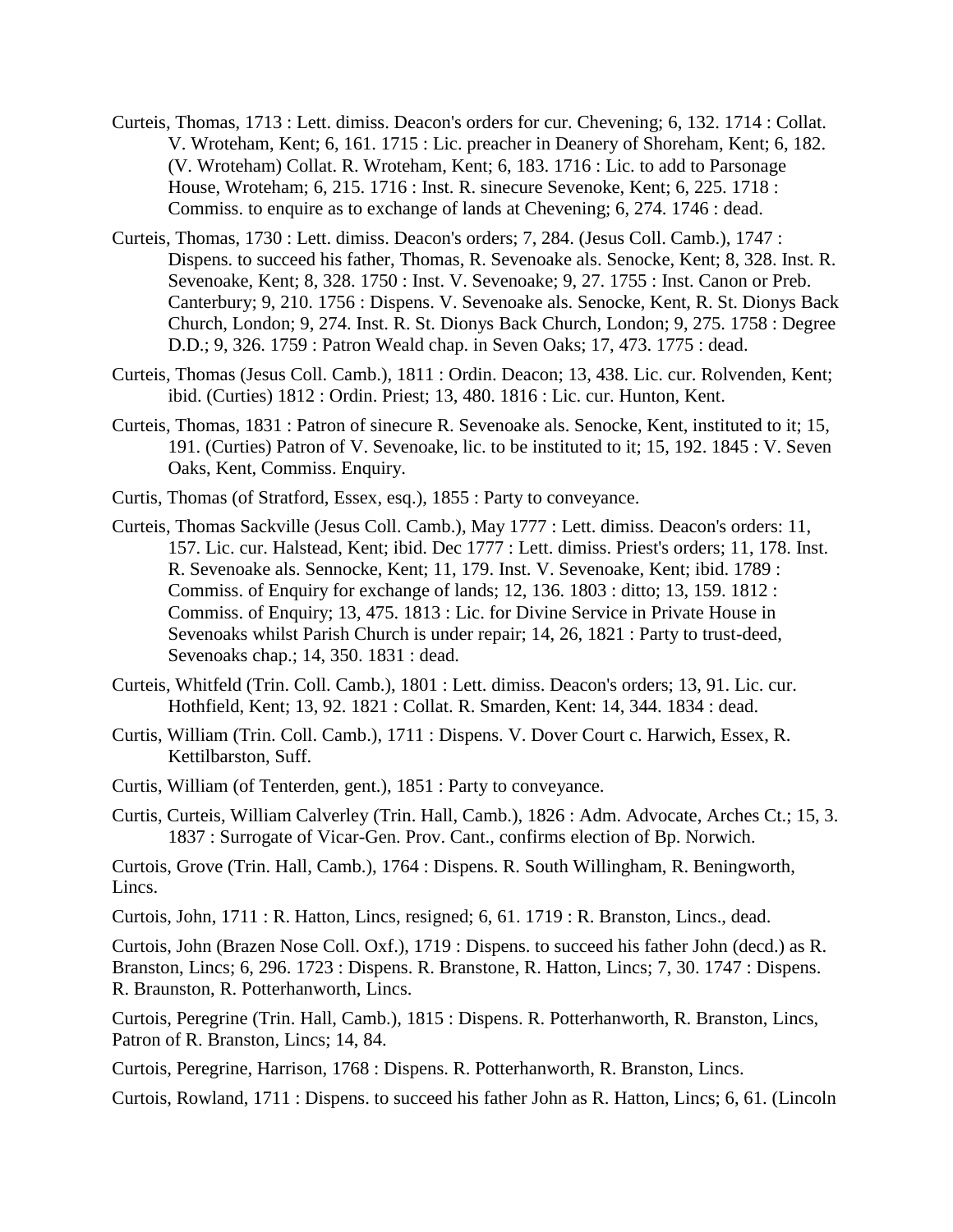Coll. Oxf.): Dispens. V. Hainton, R. Hatton, Lincs.

Curtois, Rowland, clerk, 1719 : Joint Patron of R. Branston, Lincs.

Curtois, Rowland, (Trinity Hall, Cambridge), 1791 : Dispens. V. Luddington, R. South Willingham, Lincs.

Engleheart, Edward Curtiss, 1859 : Son of Nathaniel Brown E., Adm. Proctor Arches Ct.

Hayward, William Winston Curtis, 1843 : Cur. Berkswick, Staffs, lic. for less stipend.

Seaman Curteis Tress (Wadham Coll. Oxf.), 1857 : Ordin. Deacon for cur. Alkham; 17, 354. 1858 : Ordin. Priest as cur Capel le Ferne c. Alkham.

Shepherd, Anne, 1851 : Now wife of William Curtis of Tenterden, gent, party to indenture.

# **Calendar of Administrations in the Consistory Court of the Bishop of Chichester 1555- 1800, Calendar of Wills and Administrations in the Peculiar Court of the Archbishop of Canterbury 1520-1670, Calendar of Wills and Administrations in the Peculiar Court of the Dean of Chichester 1577-1800.**

(Now Preserved in the Probate Registry at Winchester)

Curtis, Henry, St. Andrews (by reason of the Visitation), 1769

Curtis, Joan, spinster, Shipley, 1602

Curtis, Richard, Horsham, 1724

Curtys, Thomas, Itchenor, 1585

Curtis, John, Subdeanry, 1741

Curtis, Joseph, Holt's Regiment, 1713

Curtis, Susannah, St. Andrew, 1777

# **Administrations in the Prerogative Court of Canterbury, 1581-1619**

Index to Arts of Administration in the Prerogative Con Canterbury

Berrey, Thos., Horseheath, Cambs. to Alice Garner & Mary Curteys, wid., sis's., 1601

Curtis, Augustus, Norwich (bond cancelled), 1591

Curtis, Brian, Great Grimsby, Lincs., 1590

Curtis, Curteis, Christopher, Norton Disney, Lincs., 1585

Curtis, Curtice als. Lee, Frances, Westminster, Mdx., 1581

Curtis, Richard, Bishop of Chichester (another grant 27 Feb 1582/3 fo. 61), 1582

Curtis, Curteis, Thomas, city of Bristol, 1589

Curtis, Curteis, Thomas, Lambeth, Surrey, 1589

Curtis, Thomas, Woodbridge, Suff., 1591

Acrick, Mich., Stepney, Mdx. To Alice Curtis als. A., m., 1599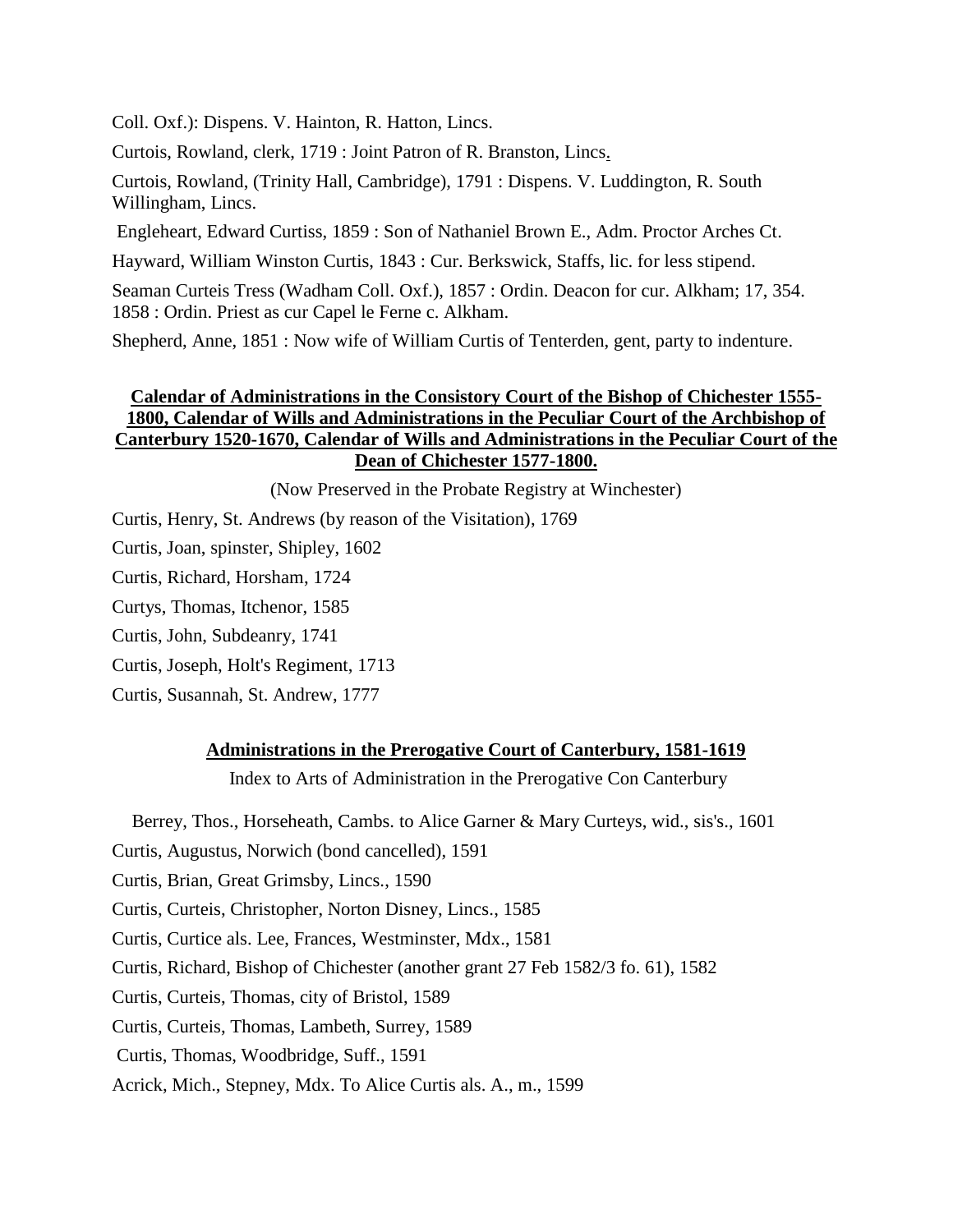Curtis, Courtis, Jn., Will, Lanlivery, Cornw.; d. in Fleet prison, Lond. To Edw. Beare, Dartmouth, Devon, k., 1606

Curtis, Curtys, Philip, Islip, N'hants. To Cath. C., rel., 1604.

Curtis, Rd., Almondsbury, Glos. To Agnes C., rel., 1608

Perryn, Perin als. Curtis, Wm., Stratfield Saye, Berks. To Alice P. als. C., rel., 1600

Beeching, Beching, Curtis, Tarring, Suss. To Eliz. B., rel. 1616

Curtis, Curteis, Daniel, Little Cornard, Suff. To Cath. C., rel. Dec 1612 , p. 82. Adm. d.b.n. to Edw. C., bro. vice Cath. C., decd. May 1617 .

Curtis, Curtys, Edw., St. Kath. Colman, Lond. To Anne Heydon als. C., sis. 1611 .

Curtis, Courteis, Geo., Plymouth, Devon. To Joan C., rel. 1609 .

Curtis, Curtisse, Jn., Southchurch, Essex. To Vrie (sic.) C., rel. 1609 .

Curtis, Margery, St. Dionis Backchurch, Lond. To Eliz. Peacock, da. 1612 .

Curtis, Oliver, St. Mart. Orgar, Lond. To Wessell C., s. 1619 .

Curtis, Curteis, Robt., Compton Chamberlayne, Wilts. To Jane Peerce, da. 1614.

Curtis, Curtice, Walter, Napton on the Hill, Warws. To Mgt. C., rel. 1616 .

Curtis, Curtise, Wm., Gamlingay, Cambs. To Cath. C., rel. 1619 .

Lee, als. Curtice, Frances, Westminster, Mdx, 1581

Symonds, or Simondes or Symons, Thos., Sawbridge (Wolfhamcote par.), Warws. To Wm. Hancorne, skinner, St. Nich. Acon, Lond., dur. min. Jn. H., k. Jul 1609 , p. 166; revk'd. To Cath. Muddyman, niece ex sis.; Eliz. Curtis, sis, ren. Oct 1616 , p. 88. (Sentence 1616, 55 Cope).

#### **Administrations in the Prerogative Court of Canterbury, 1649-1660**

Index of Acts of Administration in the Prerogative Court of Canterbury

Curtice, Alice, Henton Puncherdon, Devon, 1653-4

Curtis, Elizabeth, wid., Precinct of St. Katherines by the Tower, Lond., 1653-4

Curtis, Henry, St. Mary Magdalen, Bermondsey, Surr., 1650

Curtice, Joane, wid., Corsham, Wilts., 1650

Curtys, John, Foake, Dors., 1651

Curtis, John, died overseas 1652

Curtis, John, Dartford, Kent, 1653-4

Curtis, John (Cal. 4), 1653-4

Curtis, Margarett, wid., St. Leonard, Shorditch, Mdx., 1653-4

Curtis, Mathew, bach., Glatton, Hunts, died overseas 1650

Curtis, Richard, Stepney, Mdx., 1650

Curtis, Courtys Robert, Holberton, Devon, 1651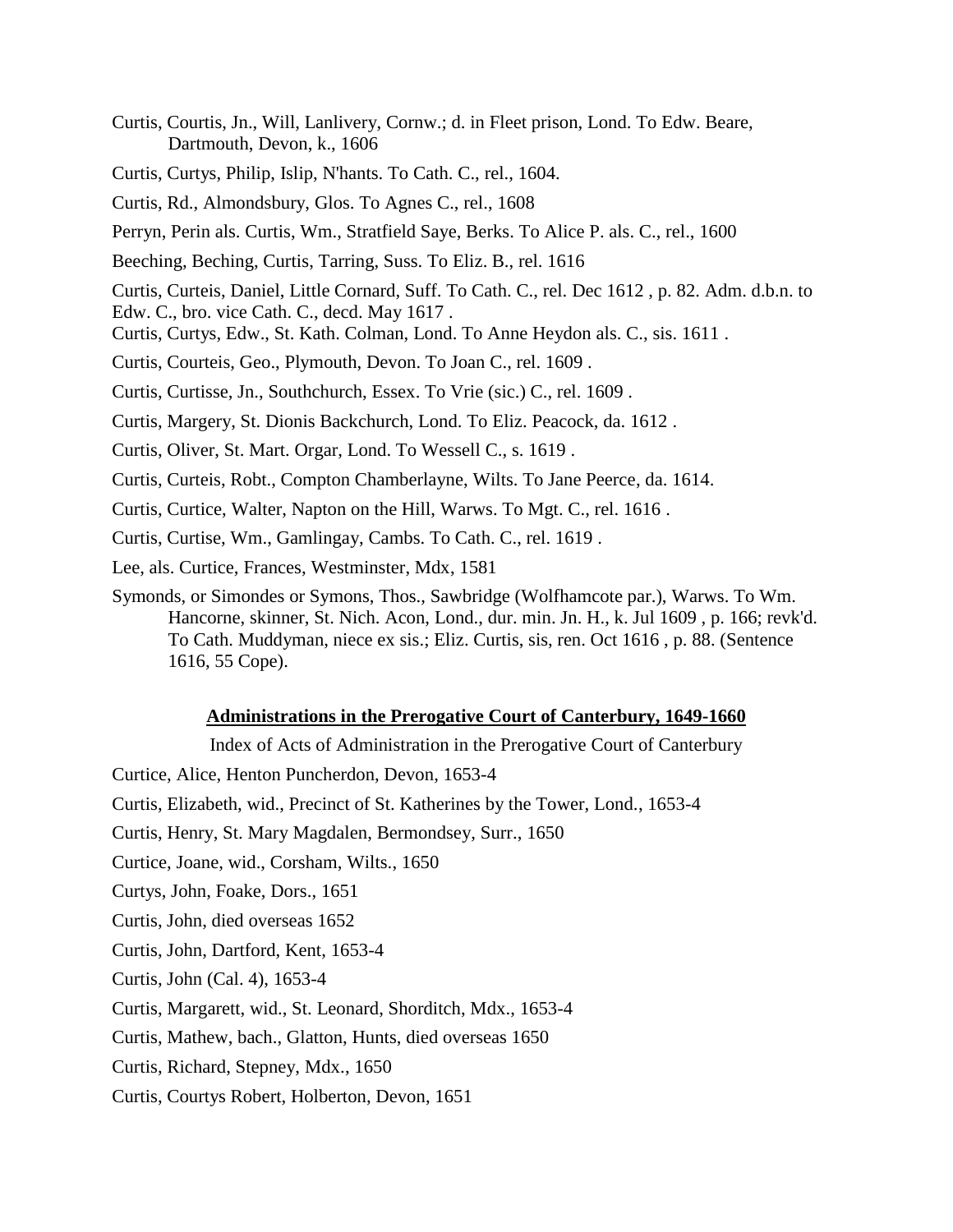- Curtis, Courtys, Robert Holbeton, Devon, 1652 Curtis, Robert, Pyrford, Surr., 1653-4 Curtis, Sara, spr., St. Buttolphes without Algate, Lond., 1651 Curtys, Thomas, Shenley, Bucks., 1653-4 Curtis, William, Headcorne, Kent 1651 Curtis, William, Wokinge, Surr. 1652 Curtis, Benjamin, Giles Cripplegate, London 1658 Curtis, George, Wapping, Whitechappell, Mdx. 1658 Curtis, Henry, Padington, Mdx. 1657 Curtis, Curtys, Charleton, Berks. 1656 Curtis, Joane, West Moulsea, Surrey 1656 Curtis, John, Henton Puncherdon, Devon 1655 Curtis, John, widr., Tenham, Kent 1657 Curtis, John, Great Dorneford, Wilts. 1657 Curtis, Joseph, in Virginia (by order of Court; admon. d.b.n. Jul 1685 ) 1656 Curtis, Josias, St. Giles without Cripplegate, London 1655 Curteis, Lancelot, Rederith, Surrey, d. overseas 1658 Curtis, Margaret, Borham, Hunts. 1660 Curtis, Nicholas, see Curtis, William Curtis, Richard, Crogdon (? Croydon), Surrey 1658 Curtis, Robert, Jamaica 1655 Curtis, Thomas, Purford, Surrey 1655 Curtis, Thomas, Halstoe, Kent, d. at sea 1655 Curtis, Thomas, Wells next the sea, Norf. 1657 Curtis, Thomas, Kingmore, Devon 1660 98 Curtis, William, Sidmouth, Devon, but in ship "Swiftsure" at sea 1655 Curtis, William, Mildenhall, Suff. 1658 Curtis, William, Castle Eaton, Wilts. 1658 Curtis, William, Botley, S'hants. 1659 Curtis, William (Nicholas in margin), Seene, Wilts. 1659
- Curtis, Ann, 1743 : Corrody (In-sister, Croydon)..
- Curtis, Anne (formerly Shepherd), 1851 : Wife of William C., party to conveyance.
- Curtis, Benjamin (of Bedfield, Suff., wheelwright), 1857 : Party to conveyance.
- Curtis, Caesar (S. John's Coll. Camb.), 1747 : Inst. V. Hartlipp, Kent; 8, 335. 1750 : Resign.; 8, 498. Inst. V. Stockbury, Kent; ibid. 1759 : dead.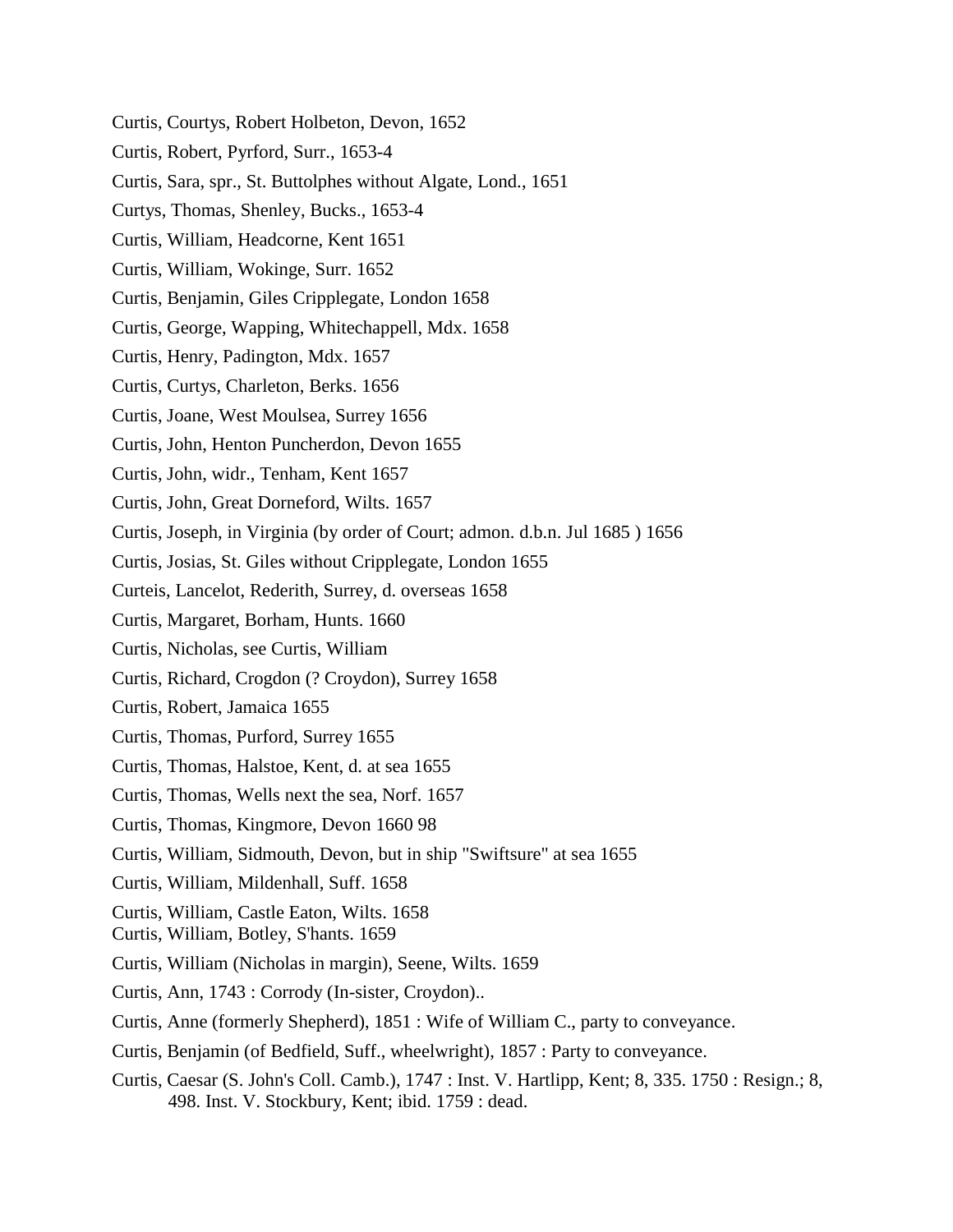#### **Wills and Administrations in the Probate Registry at Canterbury, 1396-1558 & 1640-1650**

(Calendar of Wills and Administrations now preserved in the Probate Registry at Canterbury) Curtis, Edmund, Minster, Sheppey 1509-10 Curteis, George, Folkestone 1553 - (Adm.) A.Act. 11 55 Curteys, John, Brookland 1471 - A. 1 378 Curtis, Curteys, John, carpenter, Canterbury 1490 - A. 5 245 Curteis, John, tanner, Faversham 1518 - A. 13 184 Curteis, John, Brookland 1524 - A. 16 322 Curteys, Nicholas, Canterbury 1501 - A.Act. 1 152 Curtes, Robert, Sandwich 1504 - A. 9 177 Cortes, Robert, Canterbury 1548-49 - A. 26 226 Curteis, Roger, Snave 1509 - (Adm.) A.Act. 3 52 Curteis, Simon, Kingston next Barham Down 1499 - A. 7 132 Curtes, Simon, Kingston 1511 - A.Act. 2 153 Curtays, Stephen, Brookland 1462 - A. 1 260 Curtes, Thomas, Canterbury 1496 - A.Act. 1 87 Curtes, Thomas, Appledore 1528 - A. 17 337 Curtes, William, Petham 1471 - A. 2 34 Curteis, William, Reding, in the parish of Ebony 1522 - A. 15 149 Curtease, Curtes, William, Fairfield 1525 - C. 14 94 Curtes, William, Eboney 1527 - A. 17 275 Curtis, Elizabeth, widow, Tenterden 1643 - A. 346 Curtis, Elizabeth, widow, Tenterden 1645 - A. 606 Curtis, Francis, gent., Woodchurch 1641 - (Adm. Inv.[4]) C.Act. 18/203 Curteis, George, gent., Tenterden 1645 - C. 392 Curtis, Henry, Halstow 1647 - A. 895 Curtis, Robert, gent., Tenterden 1640 - (Adm.) C.Act. 18/187 Curtis, Susan, widow, New Romney 1640 - C. 20 Curtis, Susan, Dover 1644 - (Adm.) C.Act. 19/68 Curtis, William, Old Romney 1644 - (Adm.) C.Act. 19/63 Curteis, William, Wyngham, Kent; Walsale, Stafford , 1508 Courthose, Robert, Hope, 1472 Jenyn, Jennyn formerly Cortes, Elyn, St. Mary Bothawe, London; Clapham, Surrey, 1553 Curtes, Peter, St. Benett Fynk, London; Enfelde, Middlesex, 1529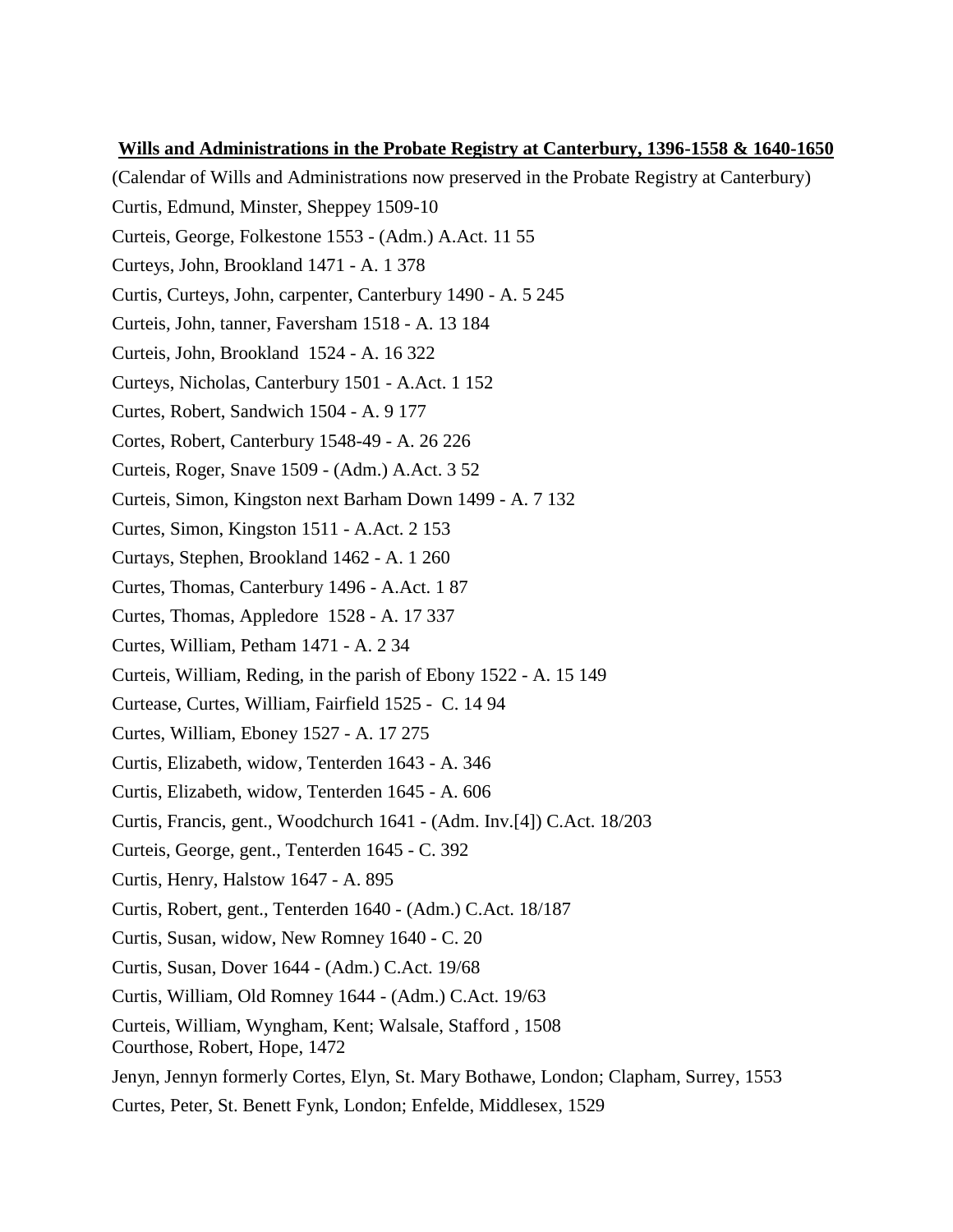- Curteys, lady Margaret [Grey] countess of Kent, formerly Curteys and Dawes, White Fryers, St. Anne Aldrichegate, London; Graye Thurrok, Essex , 1540 Curteys, Piers, escuyer, blake freres, London; Middlesex; Kyngeston, Surrey; Leicester, 1505 Curteys, Thomas, St. Mary Mag. Oldefisshstrete, London, Dounavenay, Gloucester , 1429 Curteys, Robert, clerk, Lynsted, Kent, 1465 Curteys, Henry, Grauntham, Lincoln, 1479 Curteys, Jennyn formerly Cortes, Elyn, St Mary Bothawe, London; Clapham, Surrey, 1553 Curteys, Thomas, Carmelite friars, Bristol, 1406
- Curteys, Anthony, gent., Bulleyn, France; Humberston, etc. Lincoln, 1545

# **Wills Proved in the Prerogative Court of Canterbury, 1383-1583**

- 1503 Curteys, Olyver, gent., SS. Anne and Agneys, London; Thurrok Grey, Essex
- 1490 Curteys, William, St. Peter of Mancrofte, Norwich
- 1413 Curteys, Edward, St. Cuthbert, Wells
- 1465 Curteys, John, St. Michael Crokedlane, London
- 1535 Curtes, Robert, the elder, Enfelde, Middlesex
- 1471 Curteys, John, M.D., clerk, Charterhouse, London; Hyeonger, Essex; Staunton Harecourt, Oxford; Beamster, Dorset
- 1540 Curteys/Cortys, John, St. Mary Butthow, London; Clappam, Surrey
- 1577 Curtes, John, Spaldinge, Lincoln
- 1582 Curtes, John, Calne, Wilts.
- 1564 Curtys, Thomas, Lanton, Oxford
- 1572 Curteis, John, Harrisfelde, Gloucester
- 1579 Curtys, Richard, Castle Eaton, Wilts.
- 1578 Curteys, Bartholomew, St Sepulcres in the suburbes of London
- 1569 Curteys, William, Welton next Louthe, co. Lincoln
- 1581 Curteis, John, Haverhill, Suffolk
- 1579 Curtes, John, draper, Woodbridge, Suffolk
- 1582 Curteis, William, Tenterden, Burmarsh, Hope, Biddenden, Pluckley, Snargate, Halden, Warehorne, Brensett, Woodchurch, Hedcorn, Ebony, Kent; Iden, Sussex
- 1560 Curteys/Curtes, John, Bockinge, Essex
- 1559 Curtes, Austen, clarke, vicar of Eastborne, Sussex; St. Albans, Herts.
- 1568 Courtes/Curtes, Henry, Stapleton, Gloucester

# **Wills Proved in the Prerogative Court of Canterbury 1584-1604**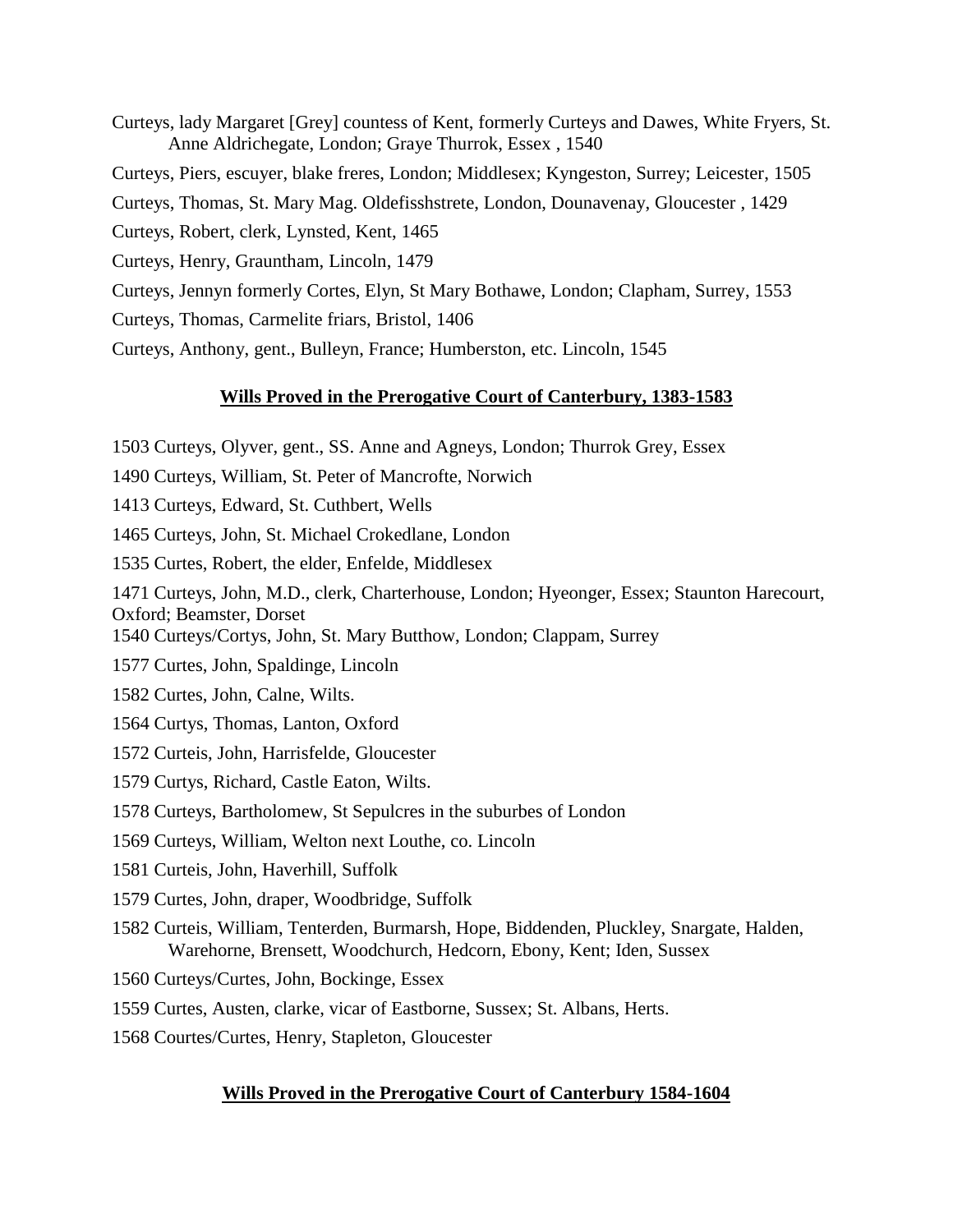1593 Curties, Frauncis, St. Michelles in Cornehill, London

1596 Curtis, Curtes, Jane, Newberrye, Buckleburye, Enburne, Carlion, Agmondshamme Berks

1602 Curtis, Curteis, Marie, Haverell, Suffolk

1591 Curtis, Robert, Eastdeepinge, Worrington, Lincoln

1593 Curtis, Curtesse, Thomas, clerke and one of the vicars chorall, the close of the cannons of Sarum, Wilts.

1585 Curtis, Curteis, William, Howsheath, Cambs.

1587 Curtis, Curteis, Griffin, esquier, East Enborne, Newberie, Berks.

1604 Curtis, Curtice, Steven, weaver, Combe Bassett, Wilts.

1595 Curtis, John, Freckenham, Suffolk [Cambs. in P.A.]

1591 Curtis, Curteys, William, gentleman, Newburie, Berks.; Hungerford, Lyneham, Wilts., where I was borne; Oldburie, Gloucester; cittie of Bristoll

1593 Curtis, Curtys, George, gentleman, Beoley, Worcester

1589 Curtis, Curtys, alias Perrey, George, London; Greenwiche, Kent Will with Sentence

1596 Curtis, Perry alias, Thomas, Ewell, Surrey

1594 Curtis, Curteis, Robert, Ingolbells, Lincoln

1595 Curtis, Perry alias, Thomas, Waltham Abby, Essex. Died at Ewell, Surrey

1604 Curtis, Curtise, John, Candle Purse, Dorset

1584 Curtis, Phillippe, Boston, Lincoln

1588 Curtis, William, citizen and peawterer of London, St. Dionice Backchurche in Fenchurche street, London; Enfeelde, Middx.

1595 Perry, als. Curtis, Thomas, Waltham Abby, Essex; died at Ewell, Surrey

1596 Perry, als. Curtis, Thomas, Newen (? Ewell), Surrey

1589 Perry/Perrey, Curtys als., George, London; Greenwiche, Kent Will with Sentence

# **Wills Proved in the Prerogative Court of Canterbury, 1605-1619**

(Wills Proved in the Prerogative Court of Canterbury, and now Preserved in the Principal Probate Registry. 1605 to 1619.)

1608 Curtis, Curtys, Griffin, gent., Thornbury, Gloucs.

1609 Curtis, Curtisse, Henry, [P.A.B. Westminster, Middx.]

1613 Curtis, Courties, Jane, Candlemershe, Dorset

1612 Curtis, John, Graies Inn, Middx.

1613 Curtis, John, yeoman, Stilton, Hunts.

1610 Curteyse, John, yeoman, Halton super Bane, Lincs.

1610 Curtis, Curtys, Luke, burgess and chandler of Cambridge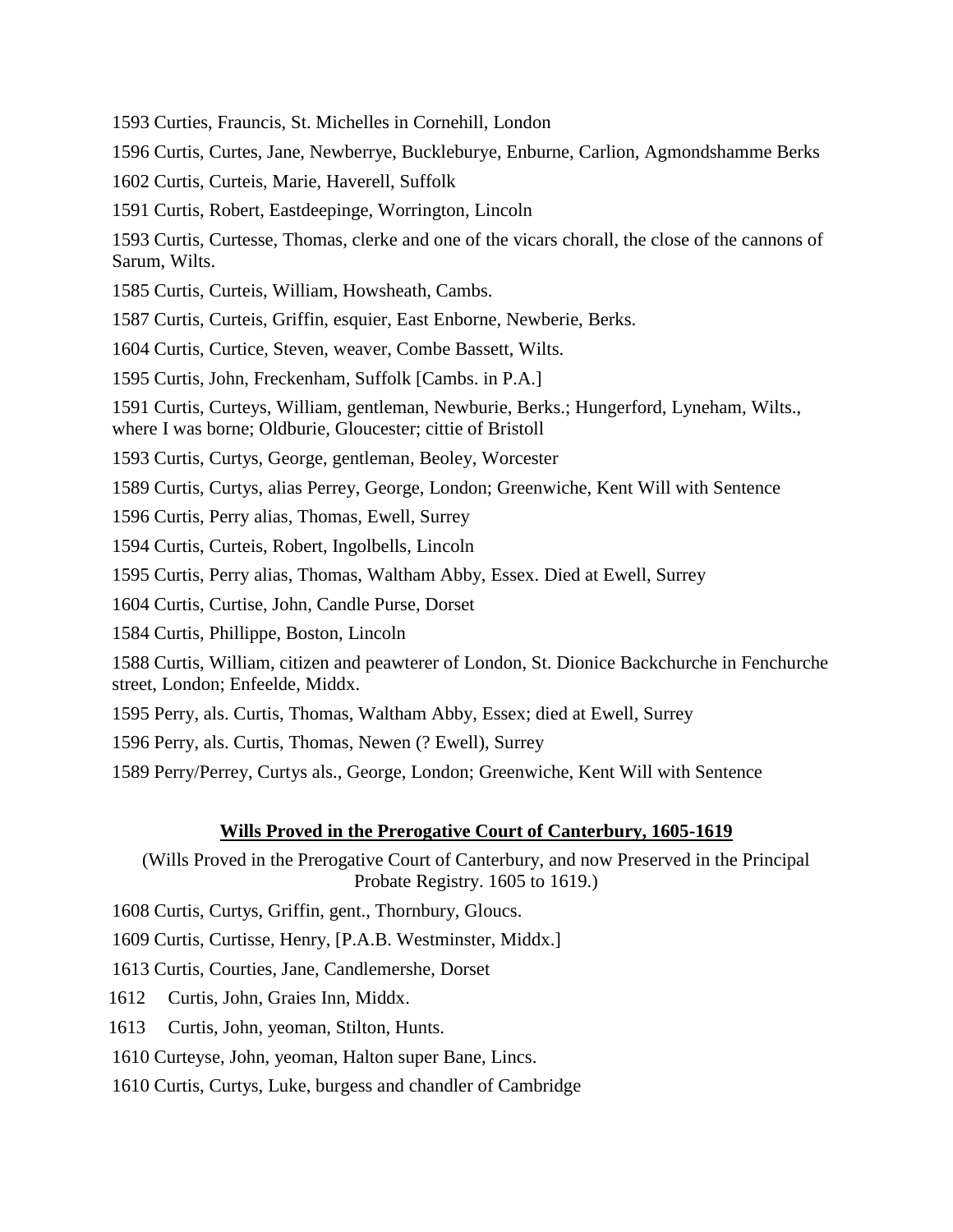- 1605 Curtes, Margery, [P.A.B. Luton, Beds.]
- 1605 Curtis, Richard, yeoman, Great Addington, Northants
- 1611 Curtis, Richard, yeoman, Wolscott, Greenburrowe, co. Warwick
- 1615 Curtis, Richard, gent., [P.A.B. St. Gregory], London 76 Rudd
- 1617 Curtis, Robert, citizen and painter-stainer of London, [P.A.B. All Hallows Berking]
- 1609 Curtes, Thomas, yeoman, Little Harwood, Bucks.
- 1617 Curtes, Thomas, the elder, sadler, Hereford
- 1605 Curteise, William, the elder, yeoman, Stapleton, Gloucs.
- 1612 Curtes, William, yeoman, Ashton Underhill, Beckford, Gloucs.

#### **Wills Proved in the Prerogative Court of Canterbury, 1620-1629**

- 1626 Curtis, Catherine, gentlewoman, of Islipp, co. Northampton
- 1623 Curtice, Christabel, widow, Combe, co. Wilts.
- 1622 Curtis, Francis, husbandman, Eversley, co. Hants.
- 1620 Curtice or Curtis, James, of Vobstoore, parish of Mells, co. Somerset
- 1629 Curtis, James, London, beyond the seas
- 1620 Curtis, John, Whelford, Kempsford, Gloucester
- 1620 Curtis, John, yeoman, Isleham, co. Cambridge
- 1620 Curtis, John, yeoman, Scarthoe, Lincoln
- 1621 Curtis, John, yeoman, Cavendish, co. Suffolk
- 1628 Curtis, Mathew, yeoman, of Sute, Deverell Langbridge, Wilts.
- 1621 Curteis, Nicholas, esquire, Hungerford, co. Berks. 41 Dale
- 1621 Curtys, Robert, yeoman, Guscombe, parish of Everdon, co. Northampton
- 1624 Curtis, William the elder, yeoman, Stapleton, co. Gloucester

#### **Wills Proved in the Prerogative Court of Canterbury, 1653-1660**

(Cortis, Courtice, Courties, Courtis, Courtisse, Curtas, Curteis, Curteise, Curtis, Curtyce, Curtys)

- 1654 Curtis, Anne, wid., Broad Chalke, Wilts.
- 1655 Courtis [Curtis], Anthony, yeo., Ashwater, Devon
- 1655 Crispin, West Allington, [Devon]
- 1654 Curteis, George, gent., Chart next Sutton Valence, Kent
- 1654 Curtis, Hendry, Caversham, (Oxon.)
- 1655 Curtis, Humfrey, collier, Croydon, Surr.
- 1655 Curtisse [Courtisse], James, mar., Cockington, Devon
- 1653 Curtis, Joane, wid., Goreinge, Suss.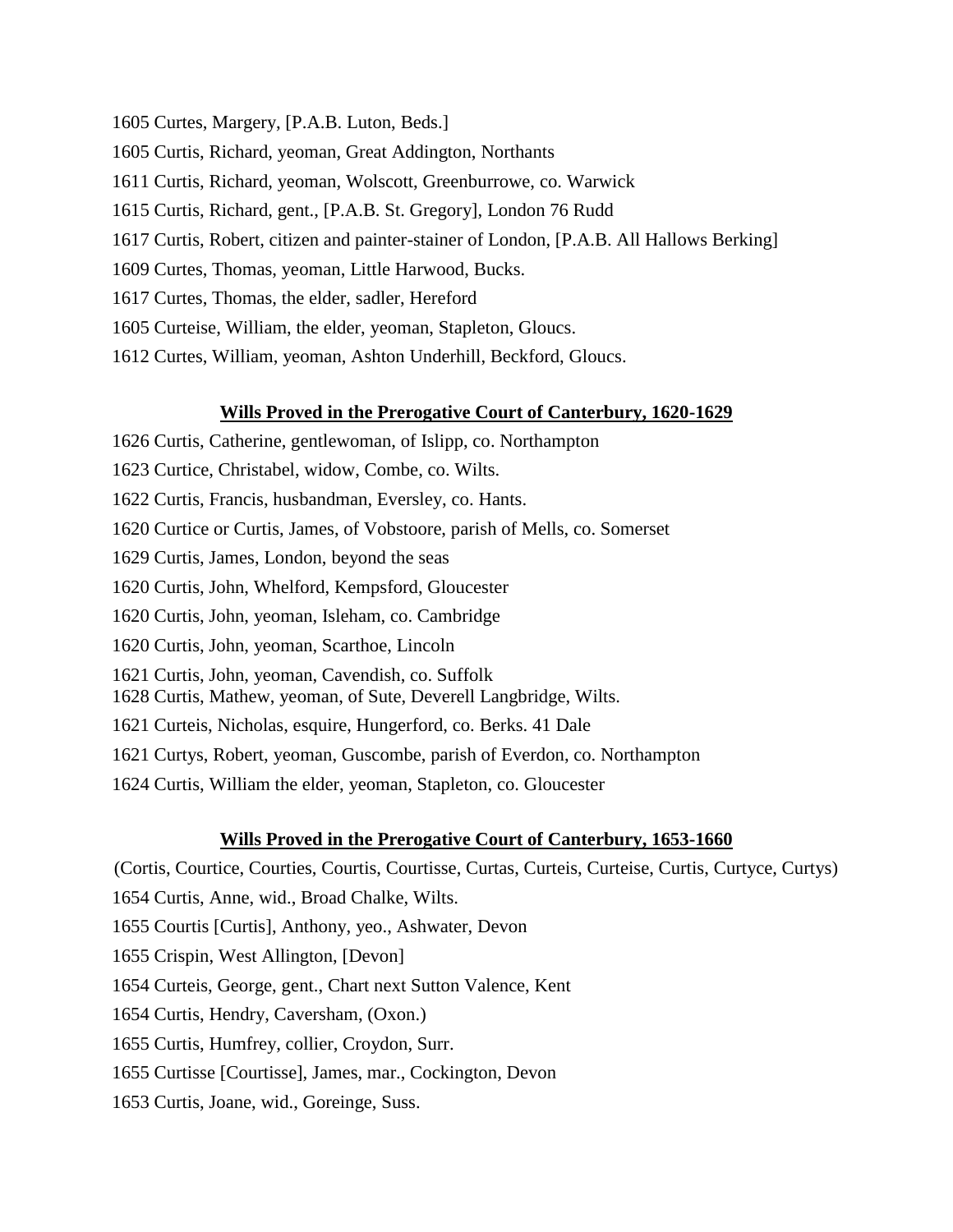- 1653 Curtis, John, yeo., Bagnaunton, Winchcombe, Glouc.
- 1654 Courties, John, yeo., Stoke Fleminge, Devon
- 1654 Courtis, John, tanner, Bishops Liddiarde, Soms.
- 1656 Curtis, John, yeo., Barnacke, Northants.
- 1656 Courtice, Leonard, yeo., Clawton, Devon
- 1655 Curteis, Mary, wid., Chart next Sutton Valence, Kent
- 1655 Curtis, Michaell, Dunfeild, Kemsford, Glouc.
- 1656 Curtis, (Cortis in Cal.), Moyses, baker, St. Leonards, Shoreditch, Mdx.
- 1655 Curtis, Ralph, yeo., Stortford, Herts.
- 1653 Curtis, Samuell, Tenterden, Kent
- 1655 Curteis, Stephen, esq., mayor of Tenterden, Kent
- 1654 Curtis, Thomas, (bur. East Harptry, Soms.)
- 1654 Curtis, William, yeo., Stoakesby, Norf.
- 1655 Curtis, William, yeo., Wimlington, I. of Ely, Camb.
- 1656 Curtis, William, taylor, Gregorystoke, Soms.
- 1656 Curtise, William, miner, Winstowe, Yolgrave, Derby.
- 1660 Berwicke, Curtis, gent., West Marden (Upmarden), Suss.
- 1657 Cartis (Curtis in Cal.), Martha, wid., Tenterden, Kent
- 1657 Curtis, Anne, wid., Croydon, Surr.
- 1657 Curtise, Christopher, freemason, Heytsbury, Wilts.
- 1659 Cortis, Edward, weaver, Steeple Mordin, Cambs.
- 1658 Curtis, Frances, Gamlingay, Cambs.
- 1657 Curtis, Henry, Boughton, Norf.
- 1659 Curtis, Joane, wid., Ufculme, Devon
- 1657 Curtis, John, yeo., South Kesey (? Kelsey), Lincs.
- 1658 Curtis, John, labr., Great Weldon, Northants.
- 1658 Curtis, John, Scarthoe, Lincs.
- 1659 Curtis, John, yeo., Disse, Norf.
- 1660 Curtyce, John, gent., Burghfeild, Berks.
- 1658 Curtis, Nathaniell, taylor, Limehouse, Stepney als. Stebenheath, Mdx.
- 1659 Courtice, Peter, husb., Dowland, Devon
- 1658 Curtis, Renolds, yeo., Twyford, Bucks.
- 1657 Curtis, Richard, yeo., Breamore, Southants.
- 1658 Courtis, Richard, labr., Thirley (Thurleigh), Beds.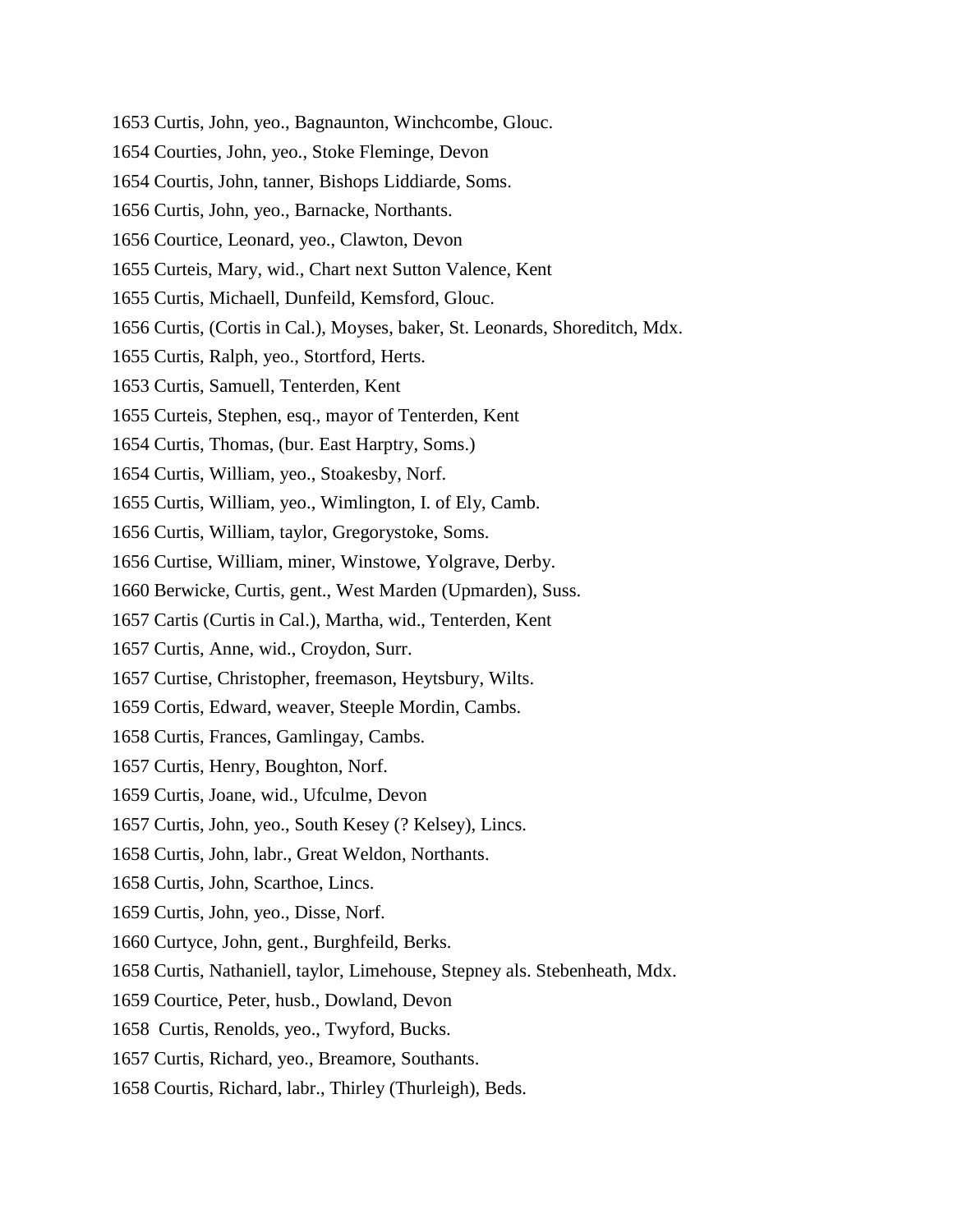1659 Curtis, Richard, husb., Tewkesbury, Gloucs.

1659 Courtis, Robert, Bovitracy, Devon

1660 Curtis, Robert, sheppard, Holkham, Norf.

1659 Curtis, Roger, sheppard, Holkam, Norf.

1657 Curteise, Thomas, yeo., Mentmore, Bucks.

1657 Curtis, Thomas, husb., Bungay, Suff.

1658 Curtis, Thomas, blacksmith, Eye, Northants.

1657 Curtis, Thomazine, spr., Stamford, Lincs.

1657 Curtis, William, husb., Bullington (Goltho), Lincs.

1657 Curtis, William, Breamor, Southants.

1657 Curtis, William, yeo., Cold Norton, Essex

1658 Curteis, William, sen., Tenterden, Kent

1658 Curtis, William, clk., Laxton, Northants.

1659 Curtis, William, husb., West Dereham, Norf.

1659 Curtis, William, yeo., Hinxworth, Herts.

1660 Curtis, William, Longe Parish, Southants.

1660 Curtis, William, labr., Kingstroad, Northants.

1658 Monke, Moonke, Curtis, yeo., Worthing, Broadwater, Suss.

# **Wills Proved in the Prerogative Court of Canterbury, 1671-1675**

- 1672 Curtis, John, St. Buttolph without Allgate, Lond., brewer
- 1673 Curtis, John, Halliwell cum Needingworth, Hunts., yeo.
- 1674 Curtis, John, Barton Regis, Gloucs., mercer
- 1673 Curtese, Peter, London, gent.
- 1672 Curtis, William, Newport, Isle of Wight, Hants., maulter

# **Wills Proved in the Prerogative Court of Canterbury, 1688-1700**

1692 Curties, William, ship, "Zant", merchantman

1689 Curtis, Edmund, victualler, St. Clement Danes, Mdx.

1693 Curtis, Edward, gent., Stamford, Lincs.

1691 Curtis, James, mar., St. Paul, Shadwell, Mdx.

1688 Curtis, John, cit. and grocer of London.

1690 Curtis, John, mar., Boston, New England; H.M.S. "English Tyger"

1692 Curtis, Josias, H.M. Hospital ship "London Merchant"

1688 Curtis, Richard, mar., Stepney, Mdx., H.M.S. "Dragon"